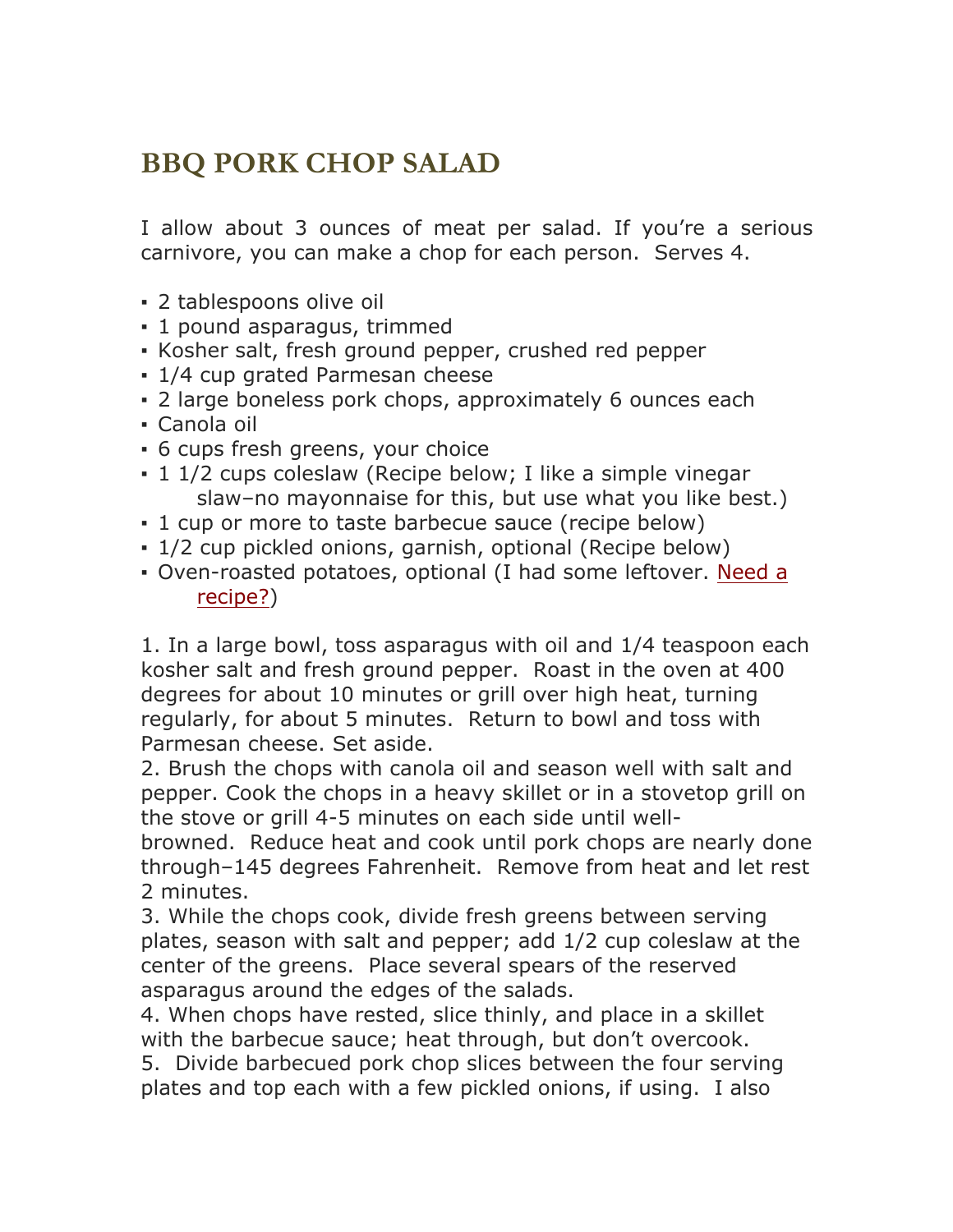added a couple of roasted potatoes I had left from a previous meal. If you have some, it's great; if not, skip them.

**Coleslaw:** *Use this recipe, make your own, or buy at the deli. Skip the crushed red pepper if you don't like the heat.*

- 1 1/2 cups shredded cabbage, rinsed and patted dry in paper or cloth towels
- 1/4 cup chopped fresh cilantro
- 1/4 teaspoon each salt and pepper
- 1/8 teaspoon crushed red pepper
- 2 tablespoons plain white vinegar (not wine vinegar)
- 1 teaspoon granulated sugar or more to taste
- 1/4 teaspoon celery seed

Toss together all of the ingredients; adjust seasoning, including sugar and vinegar. (If you like, you can add shredded carrots or green apples.)

**Barbecue Sauce***–Use this recipe, make your own favorite, or buy a great bottle at the store.*

2 cups each ketchup and chili sauce

- 1/4 cup each lemon juice and red wine vinegar
- 1/2 cup water
- 2 tablespoons each yellow mustard, Worcestershire, A-1 Sauce
- 1 tablespoon Soy Sauce
- 2 cloves of garlic, finely minced
- 1/4 teaspoon fresh ground black pepper
- 4-5 Shakes of Tabasco or other hot sauce
- 1/2 cup brown sugar
- 3 tablespoons celery seed

*Whisk together in a medium pot and bring to a boil over medium flame. Taste and adjust seasonings. Lower heat to simmer and let cook 30 minutes. Store leftovers in a tightly sealed jar for up to two weeks in the refrigerator. (This recipe is a riff on a great bbq sauce from the wonderful, but out-of-date Colorado cookbook BYTES–Colorado's Family Friendly* 

*Cookbook. Sometimes there's a used copy available; check used book sites or amazon.)*

**Pickled Onions–***Leftovers are great for sandwiches or grilled chicken, fish, etc. I'm crazy about them this summer.*